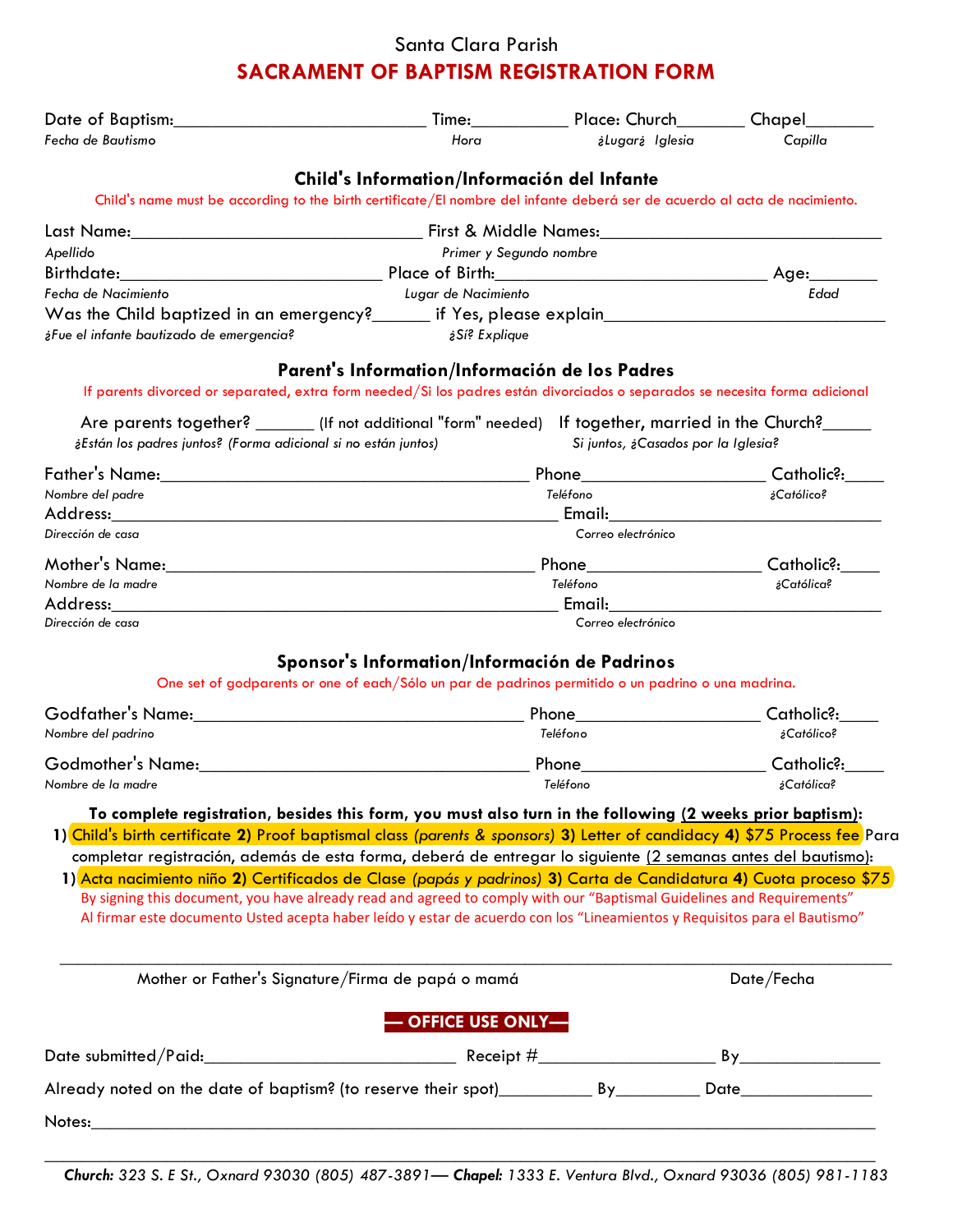### Santa Clara Parish

# **LETTER OF CONSENT/CARTA DE CONSENTIMIENTO**

### **Divorced or separated parents of child to be baptized**

If parents are divorced or separated, it is important that both parents agree that the child receive the Sacrament of Baptism. If parents have a 50/50 of custody, the other party must give consent for the child to be baptized by filling out this form in front of his parish priest o legally notarized. (This document is not needed If parent arranging Baptism has full custody or at least 51%)\*

|                                                                 | , father (mother) of |  |  |  |
|-----------------------------------------------------------------|----------------------|--|--|--|
| Yo, el padre o madre de<br>Name of the child/Nombre del infante |                      |  |  |  |
|                                                                 |                      |  |  |  |
| Signature/Firma                                                 | Date/Fecha           |  |  |  |
| Signature/Firma                                                 | Date/Fecha           |  |  |  |
| <u> Or</u>                                                      |                      |  |  |  |
| Phone/Teléfono                                                  | Date/Fecha           |  |  |  |
|                                                                 |                      |  |  |  |

Parish Seal or Notary Public Seal (info)

\* Even when one party has more custody, we advise that the other parent be notify about Baptism/Aún cuando uno de los padres tiene mas custodia, recomendación notificar al otro sobre el bautismo.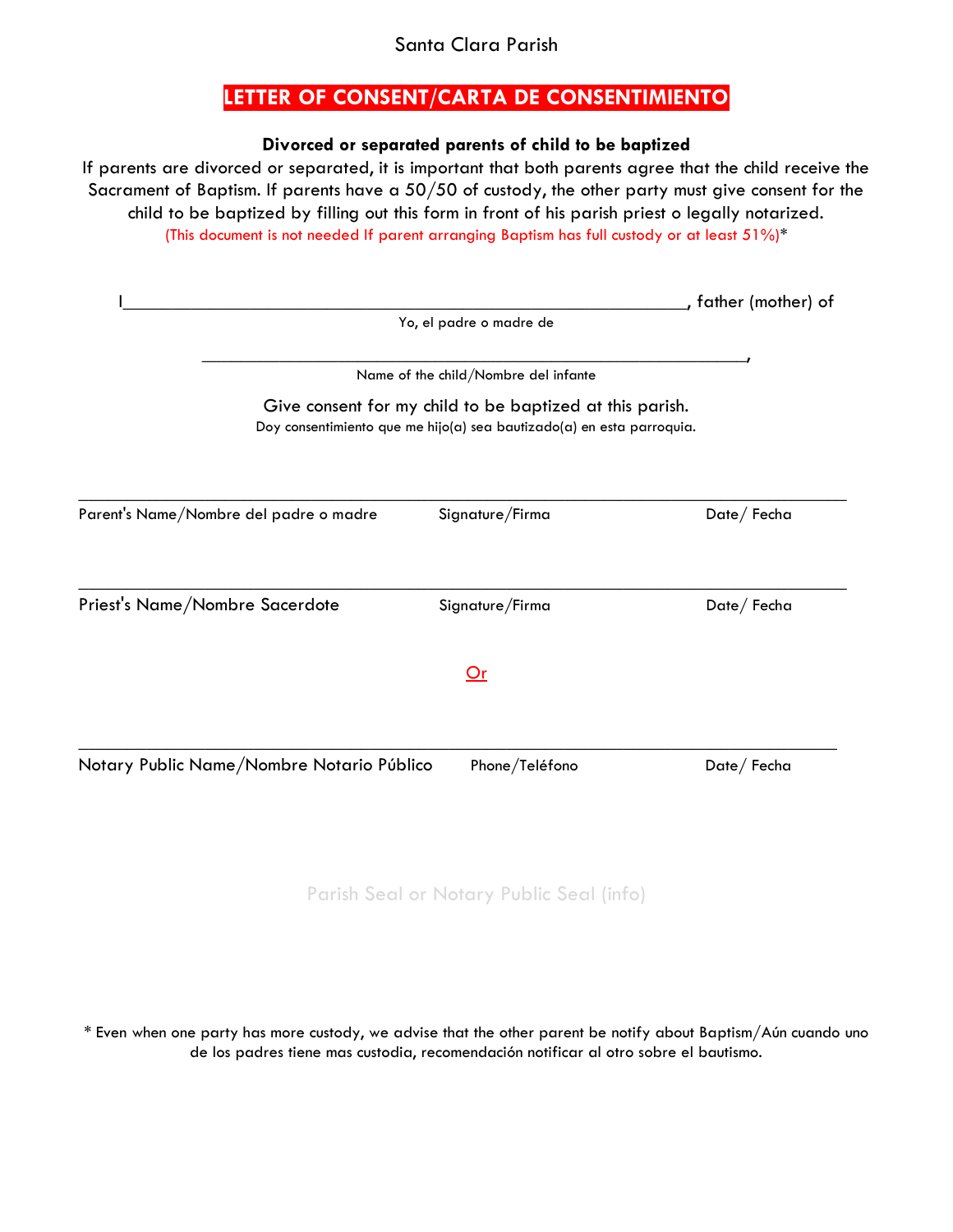### Santa Clara Parish **BAPTISM SPONSOR LETTER OF CANDIDACY**

#### **Dear soon to be Godparent,**

Please fill out the following information and take this letter to your parish priest to complete his part. After he reaffirms your commitment (candidacy) to Christ and the teaching of our Church, please return this document signed and stamped to the family that you are supporting as sponsor of the Sacrament of Baptism.

#### (Fill out by Sponsor)

|                       | Name of the child to be sponsored |            |                     |  |  |
|-----------------------|-----------------------------------|------------|---------------------|--|--|
| Sponsor's Full Name   | Age                               | Cell Phone | Home Phone          |  |  |
| Address/Unite #       | City                              |            | State/Zip Code      |  |  |
| Sponsor's Home Parish | City                              |            | <b>Phone Number</b> |  |  |

#### **Dear Priest,**

The purpose of this letter is to ask you to please assist the faithful presenting this letter to reaffirm his/her candidacy to be a sponsor for the sacrament of Baptism. Canon law reminds us how important it is that the sponsor be a practicing Catholic living in the Sacraments and the teachings of our Catholic Church. Would you please help the faithful answer these questions that will state his/her candidacy for the role a sponsor.

(Fill out by Priest or delegate)

| Is the candidate to become sponsor married or single? ___________________________<br>If married, must be in the Sacrament of Marriage |         |         | Civil Only |
|---------------------------------------------------------------------------------------------------------------------------------------|---------|---------|------------|
| Is the candidate living in a common law union?<br>Not a candidate if living in a civil marriage only                                  | Yes     | No      |            |
| Is the candidate coming to Sunday Mass?                                                                                               | Yes     | Mo      | Sometimes  |
| Has the candidate the Sacraments of Initiation?                                                                                       | Baptism | Comm.   | Confirm.   |
| How does the faithful practices his/her the faith?<br>Devotions, reading of the Bible, etc                                            | Rosary  | Novenas | Other      |
| Is this faithful a good candidate to be a sponsor?<br>Comments or recommendations                                                     | Yes     | Not now |            |

*\_\_\_\_\_\_\_\_\_\_\_\_\_\_\_\_\_\_\_\_\_\_\_\_\_\_\_\_\_\_\_\_\_\_\_\_\_\_\_\_\_\_\_\_\_\_\_\_\_\_\_\_\_\_\_\_\_\_\_\_\_\_\_\_\_\_\_\_\_\_\_\_\_\_\_\_\_\_\_* Priest's Name or delegate **Access of ARISH SEAL** Signature **Parish & Date** Parish & Date **PARISH SEAL** 

The role of the Godparents is *"together with the parents, to present an infant at baptism, and help the baptized to lead a Christian life in harmony with baptism, and to fulfill the obligations connected with it." (Canon 872)*. Thus, the Church has established the following norms governing the qualifications needed to be a Godparent. The Godparent must be: At least sixteen (16) years old; "A Catholic who has been confirmed and has already received the Sacrament of the Holy Eucharist and leads a life in harmony with the faith and role to be undertaken…Not be bound by any canonical penalty…Not be the father or mother of the one to be baptized" (Canon, 874, Sección 1). Only one Godfather and/or one Godmother can be baptismal sponsor (Canon 873), but additional Catholic persons act as witnesses at the baptism. I addition, "a baptized person who belongs to a non-Catholic ecclesial community may not be admitted except as a witness to baptism and together with a Catholic Sponsor." (Canon 87, Section 2). A non-Christian may not be a Godparent or witnesses.

*Church: 323 S. E St., Oxnard 93030 (805) 487-3891— Chapel: 1333 E. Ventura Blvd., Oxnard 93036 (805) 981-1183*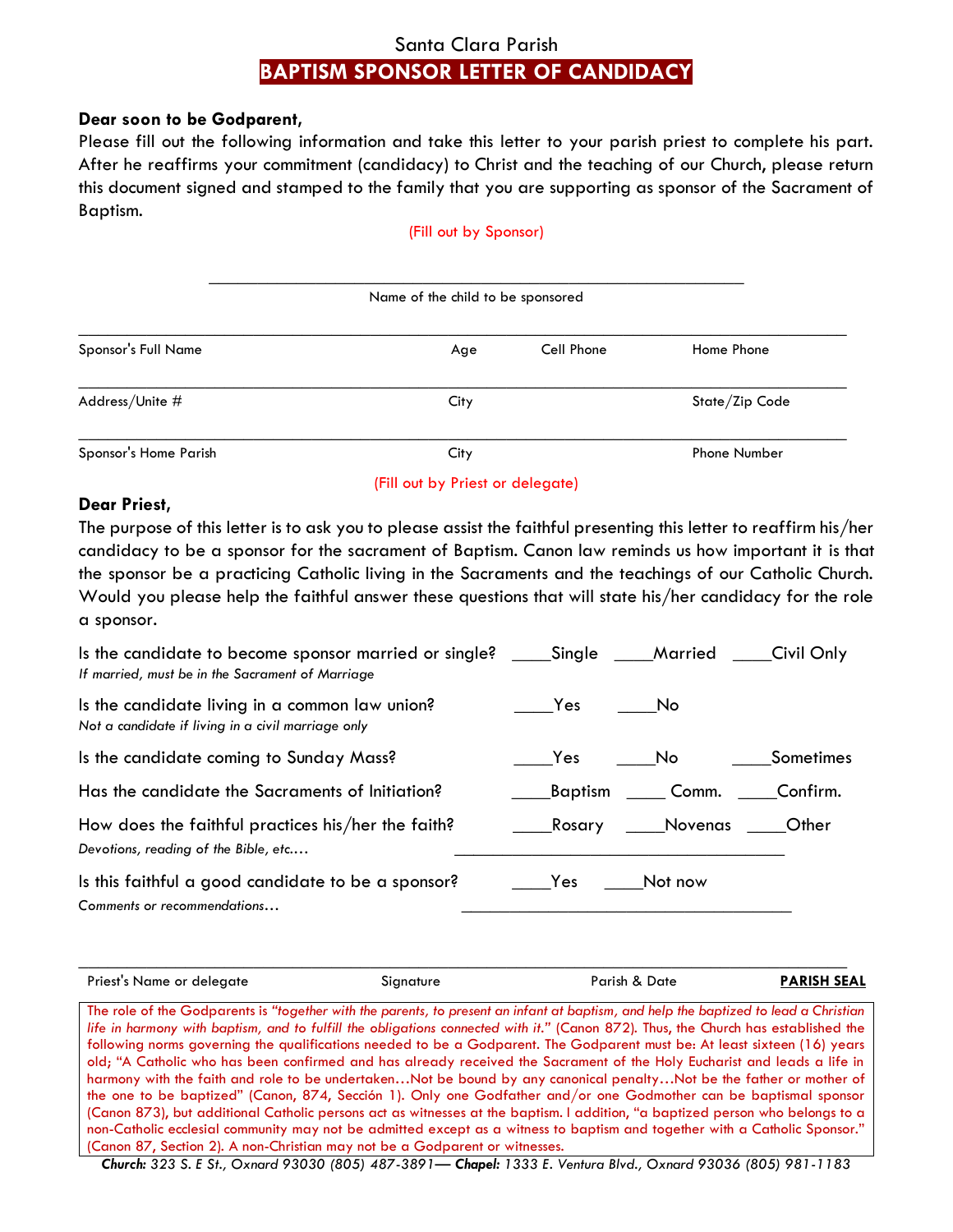# Parroquia de Santa Clara **CARTA DE CANDIDATURA PADRINOS BAUTISMO**

#### **Estimado futuro Padrino/Madrina,**

Favor de llenar la información correspondiente al infante y sobre usted. Después, llevar esta forma a la parroquia para que su sacerdote reafirme su compromiso, con Cristo y las enseñanzas de la Iglesia, como candidato a ser padrino o madrina. Después que el sacerdote afirme su candidatura para ser padrino o madrina, favor de entregar ésta forma a la familia del infante.

#### (Esta parte llenada por el padrino o madrina)

|                                       | Nombre del infante |                  |                      |  |  |  |
|---------------------------------------|--------------------|------------------|----------------------|--|--|--|
| Nombre completo del padrino o madrina | Edad               | Teléfono celular | Teléfono de casa     |  |  |  |
| Dirección/No. de Apartamento          | Ciudad             |                  | Estado/Código postal |  |  |  |
| Parroquia del padrino o madrina       | Ciudad             |                  | Teléfono             |  |  |  |

#### (Esta parte llenada por el sacerdote o delegado)

#### **Estimado Sacerdote,**

El propósito de esta carta es el de pedirle asista al portador reafirmar su candidatura como futuro padrino o madrina de bautismo. El Código de la Ley Canónica nos recuerda la importancia de que los padrinos practiquen su fe, viviendo su vida sacramental y viviendo de acuerdo a las enseñanzas de nuestra Iglesia Católica. ¿Fuera usted amable de reafirmar la candidatura del padrino o madrina que porta ésta carta?

| Si casado(a), debe de estar lo por la Iglesia                                                                                   |                       |
|---------------------------------------------------------------------------------------------------------------------------------|-----------------------|
| ¿Esta dicha persona viviendo en unión libre?<br>No se puede ser padrino si se esta viviendo en unión libre                      | i Sí<br>No.           |
| <i>Esta dicha persona viniendo a Misa dominical?</i> Sí Si No A veces                                                           |                       |
| ¿Tiene esta persona los sacramentos de iniciación? _____Bautismo _____Comunión                                                  | Confirm.              |
| ¿Cómo practica el(la) candidato(a) su fe?<br>Devociones, leer la Biblia, etc                                                    | Rosario Novenas Otros |
| $\xi$ Es ésta persona candidato(a) para apadrinar al niño(a)? _____Yes _____No, por el momento<br>Comentarios o recomendaciones |                       |

| Nombre del sacerdote o delegado | ⊦irma | Parroquia y techa | <b>SELLO PARROQUIA</b> |
|---------------------------------|-------|-------------------|------------------------|

El papel de los padrinos es *"junto a los padres, presentar un infante en el bautismo y ayudar al bautizado a llevar una vida cristiana en armonía con el bautismo y cumplir fielmente con las obligaciones conectadas a él."* (Cn 872) De este modo, la Iglesia ha establecido los siguientes requisitos necesarios para ser un(a) padrino/madrina. El padrino (madrina) deberá: Tener no menos de dieciséis (16) años; Ser *"un(a) Católico(a) que haya sido cofirmado(a) y ya haya recibido el Sacramento de la Sagrada Eucaristía y que lleve una vida en armonía con la fe y el papel que va a emprender…No estar confinado por ninguna pena canónica…No ser ni el padre ni la madre de quien va a ser bautizado."* (Cn, 874, Sección 1). Solamente puede haber un Padrino y/o Madrina por bautizado (Cn 873), pero personas Católicas adicionales pueden actuar como testigos en el bautismo. Además, *"Una persona bautizada que pertenece a una comunidad eclesiástica no católica solamente puede ser admitida como testigo en el bautismo si es acompañada por un padrino/madrina Católico(a)" (Cn 87, Sección 2). Una persona que no es Cristiana* no puede ser ni padrino/madrina o testigo.

*Church: 323 S. E St., Oxnard 93030 (805) 487-3891— Chapel: 1333 E. Ventura Blvd., Oxnard 93036 (805) 981-1183*